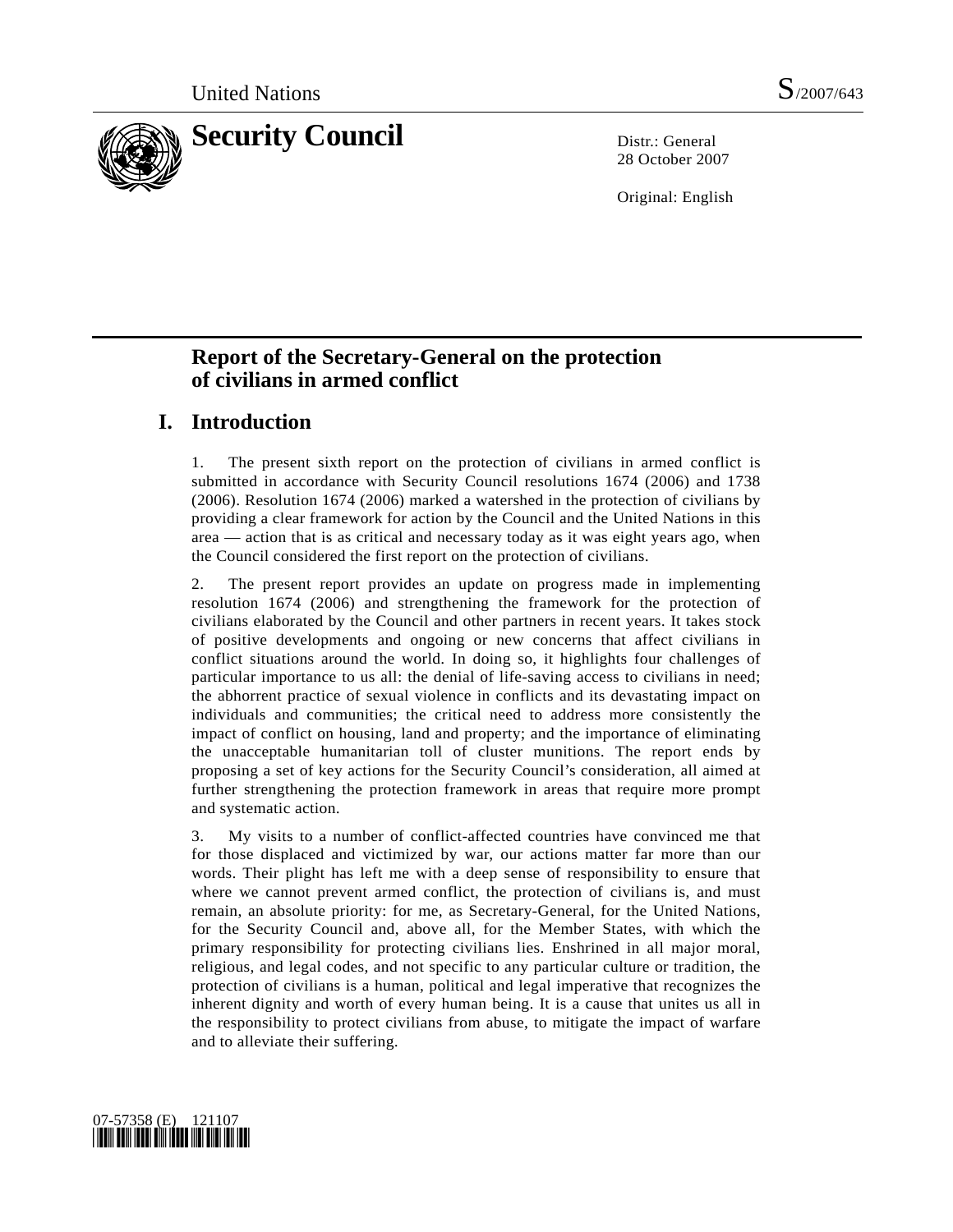# **II. The nature of contemporary armed conflicts**

4. Although there has been a decline in the number of conflicts around the world, $1$  in those, predominantly non-international, conflicts that simmer or rage, large numbers of civilians remain at risk of, or suffer, brutality and degradation. Some are simply in the wrong place at the wrong time. Others are deliberately targeted and subjected to atrocities in an environment of almost total impunity.

5. For 35 million people, flight has become the only option. Displacement, therefore, continues to be one of the principal features of contemporary conflict and arguably the most significant humanitarian challenge that we face. But often it is only the beginning of an ordeal that may last for years or even decades, marked by suffering, deprivation and a daily fight for survival. In many cases it leads to the permanent loss of livelihoods, opportunities and cultural identity. The world's refugee population stands at 9.9 million, the highest it has been in four years. The increase stems largely from the deteriorating security and humanitarian situation in Iraq, which has forced well over 2 million people to seek refuge abroad.

6. These numbers are in addition to an estimated global population of 24.5 million persons internally displaced by conflict. In Iraq, there are some 2.2 million internally displaced that we know of. In the Sudan, although approximately 1 million have returned to the south of the country this year, insecurity in Darfur has resulted in 240,000 newly displaced, making a total of 2.2 million internally displaced in Darfur alone. Some 242,000 people have fled Darfur for the Central African Republic and Chad, neighbouring countries that also have large internally displaced populations, 300,000 and 170,000, respectively. In Somalia, some 700,000 remain internally displaced, while in the Democratic Republic of the Congo, recurrent fighting has forced over 500,000 people from their homes this year, bringing the total displaced population to over 1.2 million. In Colombia, 20,000 civilians have been displaced by non-State armed groups. Overall, there are 2.1 million registered internally displaced persons in Colombia, though some estimate the total at 3 million. In Afghanistan, violence and insecurity have resulted in renewed and increasing displacement, particularly in the southern provinces, with some 44,000 people displaced during the first half of 2007. Violence in Sri Lanka has displaced 100,000 people so far this year, particularly in the north and east of the country, though some 120,000 have been able to return to their homes in the east since May, following a decrease in hostilities.

7. The majority of conflicts today continue to be non-international. While such conflicts have always been marked by an imbalance in the military capacity of the warring parties, this asymmetry has become increasingly pronounced in a number of conflicts in recent years, most notably in the occupied Palestinian territory, but also in Afghanistan and Iraq, where national and multinational forces are fighting a variety of armed groups. In such conflicts, to overcome their inferiority in conventional military strength, militarily weaker parties have resorted to strategies that flagrantly violate international humanitarian law, such as deliberate attacks against civilians, including suicide bombings, as well as hostage-taking and intentional placement of combatants and other military objectives amid civilian infrastructure. Such acts are inexcusable violations of international humanitarian

<span id="page-1-0"></span><sup>1</sup> In 2006, there were 17 major armed conflicts in 16 locations, compared to 19 in 17 locations in 2004. Stockholm International Peace Research Institute, *SIPRI Yearbook 2007*.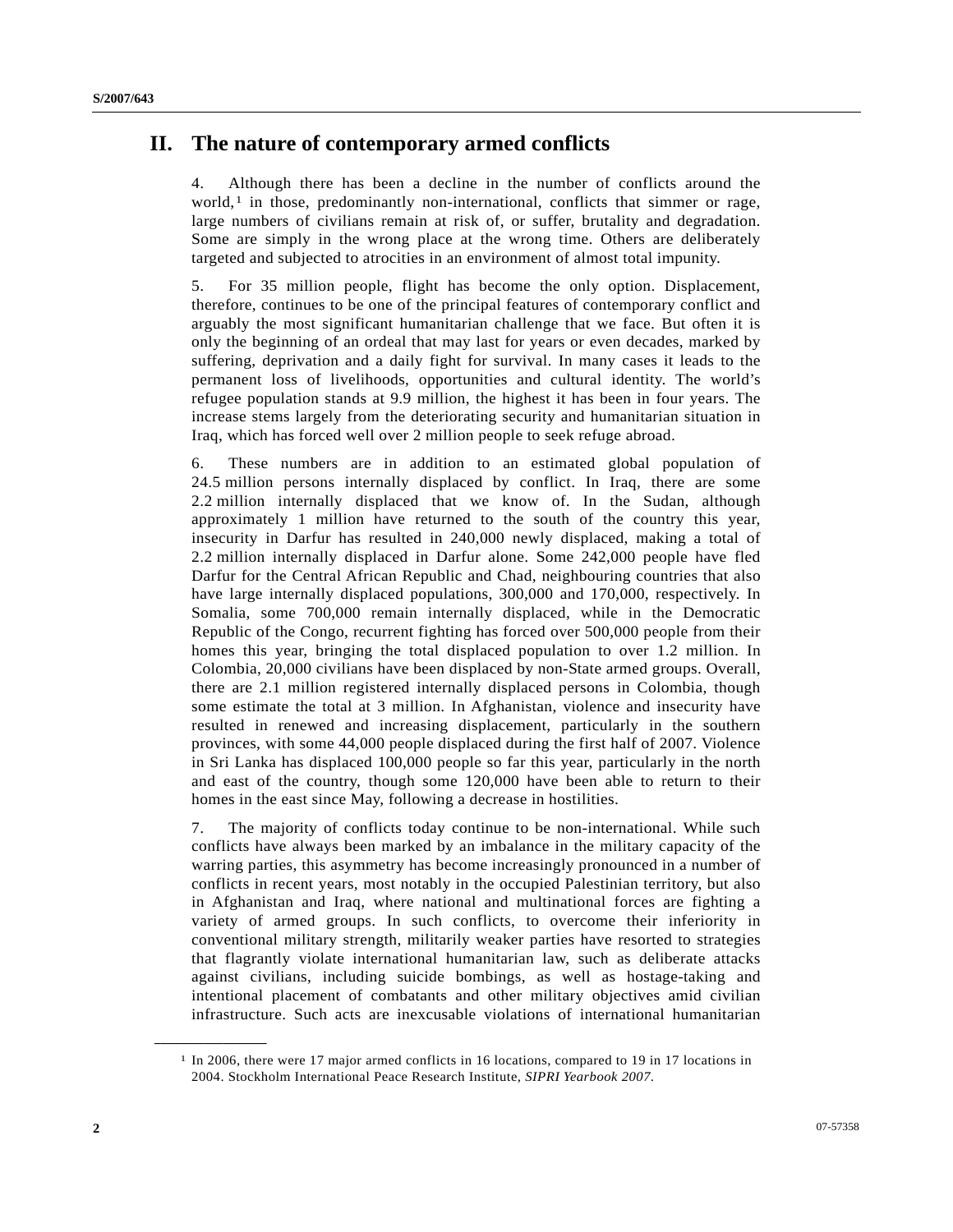law of which civilians bear the brunt. There is also a risk that in fighting an enemy that is difficult, if not impossible, to identify, militarily superior parties may increasingly respond with methods and means of warfare that violate the principles of distinction and proportionality, of which civilians, again, bear the brunt.

8. A further feature of contemporary conflicts is the counter-terrorism operations by which States strive to prevent and respond to acts of violence by transnational armed groups. While recognizing States' inherent right to protect themselves and those within their jurisdiction, it is essential that all aspects of such operations, be it the use of force or deprivation of liberty, be carried out in full compliance with applicable international law.

9. Another prominent feature is the contracting out of functions traditionally performed by States' security or military apparatuses to private military and security companies. In Iraq, for example, in March 2006, there were an estimated 181 such companies, with 48,000 employees, undertaking functions for multinational forces.[2](#page-2-0) Activities undertaken by private military and security companies include the protection of personnel and assets, interrogation of prisoners and even participation in combat operations — activities that often put the employees of such companies in direct contact with the civilian population. It is well established that the employees of private military and security companies must comply with international humanitarian law. The responsibilities of the States that hire them are also well established. However, far more needs to be done to promote compliance with the law and the accountability of employees and hiring States for any violations thereof. In this respect, I welcome the initiative of the Government of Switzerland, in cooperation with the International Committee of the Red Cross, to foster intergovernmental discussion on the issues raised in relation to private military and security companies and to study and develop good practices, regulatory models and other appropriate measures to promote respect for international humanitarian law and human rights law.

# **III. Protecting civilians in armed conflict: progress and concerns**

10. Much has been achieved in recent years towards strengthening the protection of civilians in armed conflict, including the acceptance of the responsibility to protect; increased engagement of the Council on issues relating to the protection of civilians; more regular inclusion of activities in support of protection of civilians in peacekeeping mandates; investment in strengthening the United Nations peace mediation capacity; improved coordination of protection activities among humanitarian actors; and increased momentum at the international and national levels towards combating impunity for war crimes and crimes against humanity. Considerable challenges remain, however, challenges that underline the fact that progress in protecting civilians is measured by what happens on the ground.

<span id="page-2-0"></span><sup>2</sup> United States Government Accountability Office, *Rebuilding Iraq — Actions Still Needed to Improve the Use of Private Security Providers*, statement of William Solis, Director, Defense Capabilities and Management, June 2006.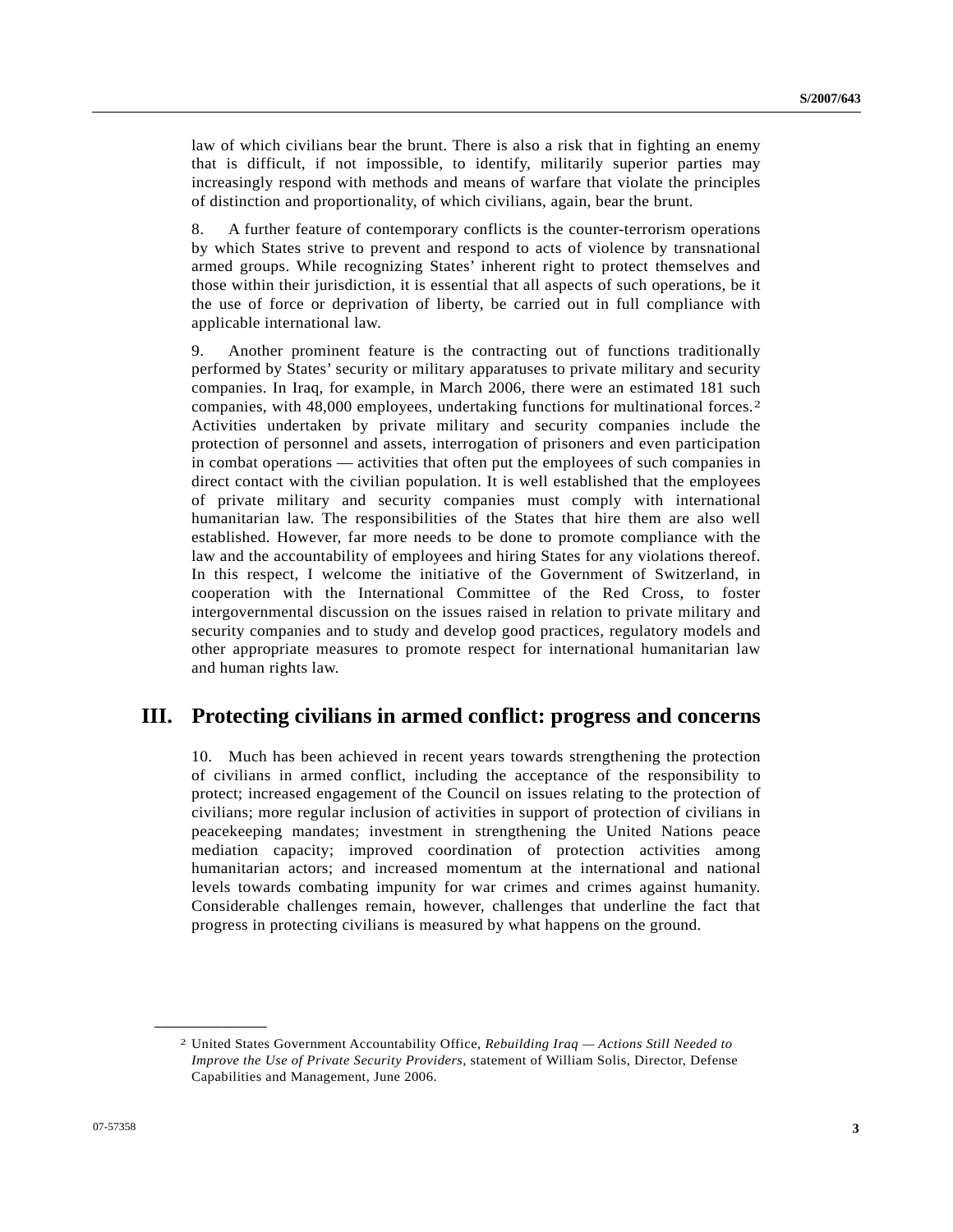# **A. Encouraging developments**

#### **Advances in the normative framework**

11. Of particular significance was the acceptance by all Member States at the 2005 World Summit of a fundamental "responsibility to protect". This represents a critically important affirmation of the primary responsibility of each State to protect its citizens and persons within its jurisdiction from genocide, war crimes, ethnic cleansing and crimes against humanity. Importantly, paragraphs 138 and 139 of the World Summit Outcome also place a responsibility upon the United Nations, including the Security Council, to support Member States in protecting their populations. This is a cardinal achievement and must result in earlier and more decisive action to prevent or mitigate the suffering of civilians in conflict areas. My Special Representative on the Prevention of Genocide and Mass Atrocities will contribute significantly to those ends.

12. Since the issuance of my last report (S/2005/740), the Security Council has also taken important steps to reinforce the normative and operational framework for the protection of civilians, including through the adoption of resolutions 1674 (2006) and 1738 (2006). The former is of particular importance in elaborating a framework for action that provides for:

 (a) Inclusion in the mandates of United Nations peacekeeping missions, where appropriate and on a case-by-case basis, of provisions for:

- (i) The protection of civilians under imminent threat of physical danger;
- (ii) Preventing and responding to sexual violence;
- (iii) Facilitating the delivery of humanitarian assistance;

 (iv) Ensuring security in and around camps for refugees and the internally displaced;

(v) The creation of conditions conducive to their voluntary and safe return;

 (b) The Council's continued collaboration with the Emergency Relief Coordinator and the latter's full association from the earliest stages of planning of United Nations peacekeeping and other relevant missions;

 (c) Referral to the Council of relevant information and analysis regarding the protection of civilians.

### **More active role for peacekeepers**

13. The Security Council has increasingly mandated peacekeeping operations to undertake activities in support of the protection of civilians, as demonstrated recently with the African Union-United Nations Hybrid Operation in Darfur, which is authorized to take the necessary action, in the areas of deployment of its forces and as it deems within its capabilities, to protect civilians (resolution 1769 (2007)). This was followed in September 2007 by the establishment of the United Nations Mission in the Central African Republic and Chad, with an express mandate to protect civilians with the support of the European Union operation. The Council also endorsed a policing concept aimed at ensuring the provision of law and order in refugee camps and sites with internally displaced persons in Chad (resolution 1778  $(2007)$ ).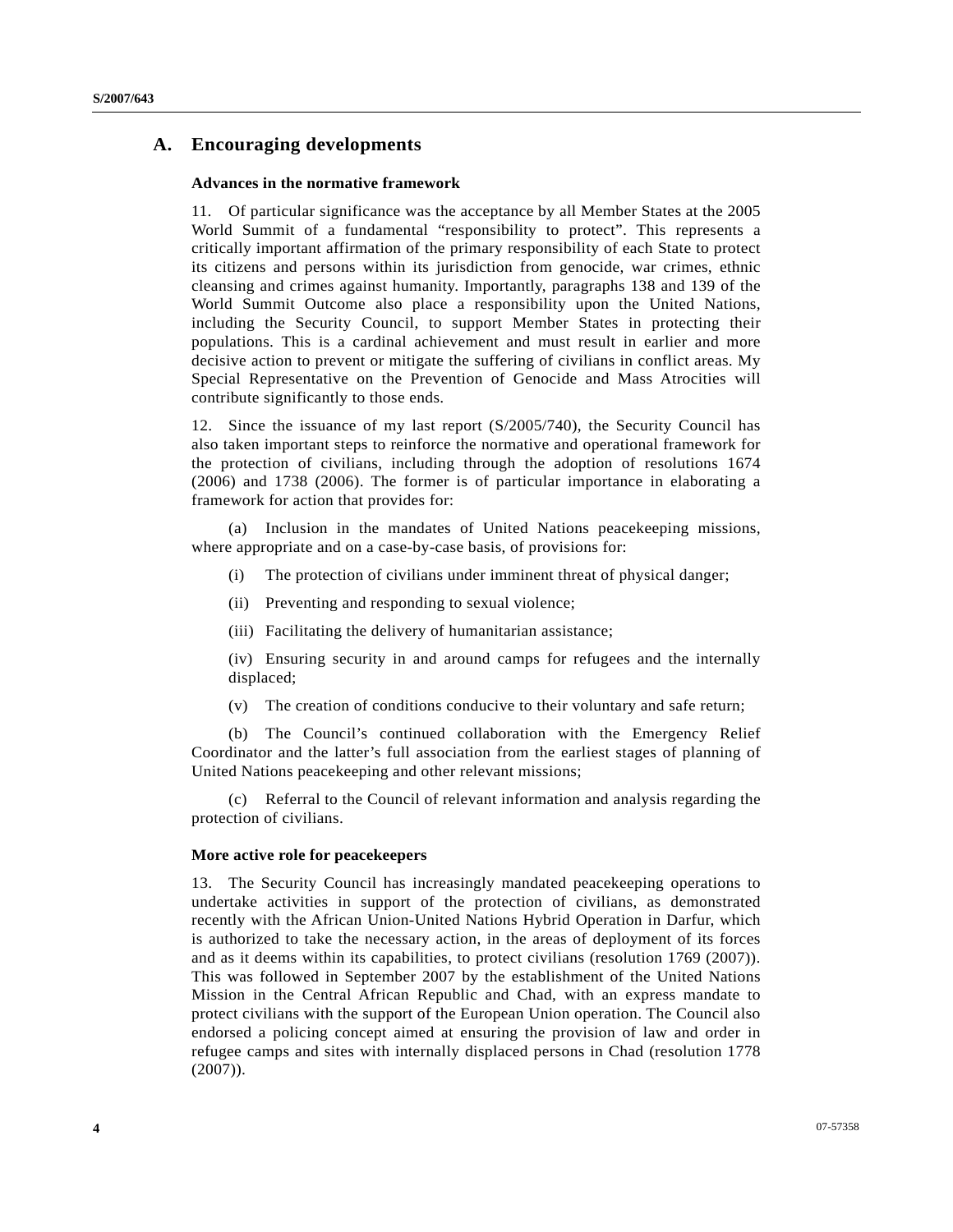14. While those missions are in their early stages, the activities of the United Nations Organization Mission in the Democratic Republic of the Congo underline the critical role that peacekeepers can play in protecting civilians, through a concept of operations that prioritizes the provision of security by a deterrent military presence and direct involvement to prevent and end violations of human rights and humanitarian law, but also the limitations of such a role. Similarly, troops of the African Union Mission in the Sudan (AMIS) have striven to provide some protection to displaced and other vulnerable people in Darfur. Those efforts have been undertaken in the face of serious capacity and security constraints, underlined by the outrageous killing in September 2007 of 10 AMIS personnel in a brutal attack by a rebel militia.

15. Though increasing resort to such mandates is positive, it is only a first step towards strengthening the protection of civilians by peacekeeping missions. Eight years on from the first such mandate, the Office for the Coordination of Humanitarian Affairs and the Department of Peacekeeping Operations are conducting a joint study to examine the integration of such mandates into peacekeeping missions and their impact on the ground, to draw lessons for future mandates and deployments.

#### **Enhanced role for regional organizations**

16. The important role of regional organizations in the protection of civilians was recognized by Member States during the Council's debate on the protection of civilians in June 2007 and was the focus of a meeting organized by the Office for the Coordination of Humanitarian Affairs in Dakar in April 2007, as part of the United Nations high-level meeting process. Participants included senior officials from the African Union, the Economic Community of West African States, the Organization of the Islamic Conference, the League of Arab States and other regional organizations. A key outcome was agreement on the need for regional and subregional organizations to build constituencies around, and develop policies on, the protection of civilians — a process that the Office for the Coordination of Humanitarian Affairs is currently facilitating. Similar events are planned for other regions. I encourage regional organizations to remain engaged in this process, with a view to realizing their potential to address protection concerns through their mediation, conflict resolution and, where applicable, peacekeeping activities.

#### **Combating impunity**

17. Since the issuance of my last report, there have also been critical developments in extending the reach of international justice, particularly through the work of the International Criminal Court. In addition to the warrants issued in July 2005 for the arrest of four members of the Lord's Resistance Army in Uganda, in February 2006 the Court issued an arrest warrant for the alleged recruitment or use of children under 15 years of age to participate in hostilities in the Democratic Republic of the Congo. The accused was arrested and handed over to the Court the following month. A second suspect from the Democratic Republic of the Congo was handed over to the Court in October 2007, in relation to alleged war crimes and crimes against humanity, including murder and sexual enslavement.

18. In April 2007, the Court issued two arrest warrants for war crimes and crimes against humanity allegedly committed in Darfur, including murder, attacks against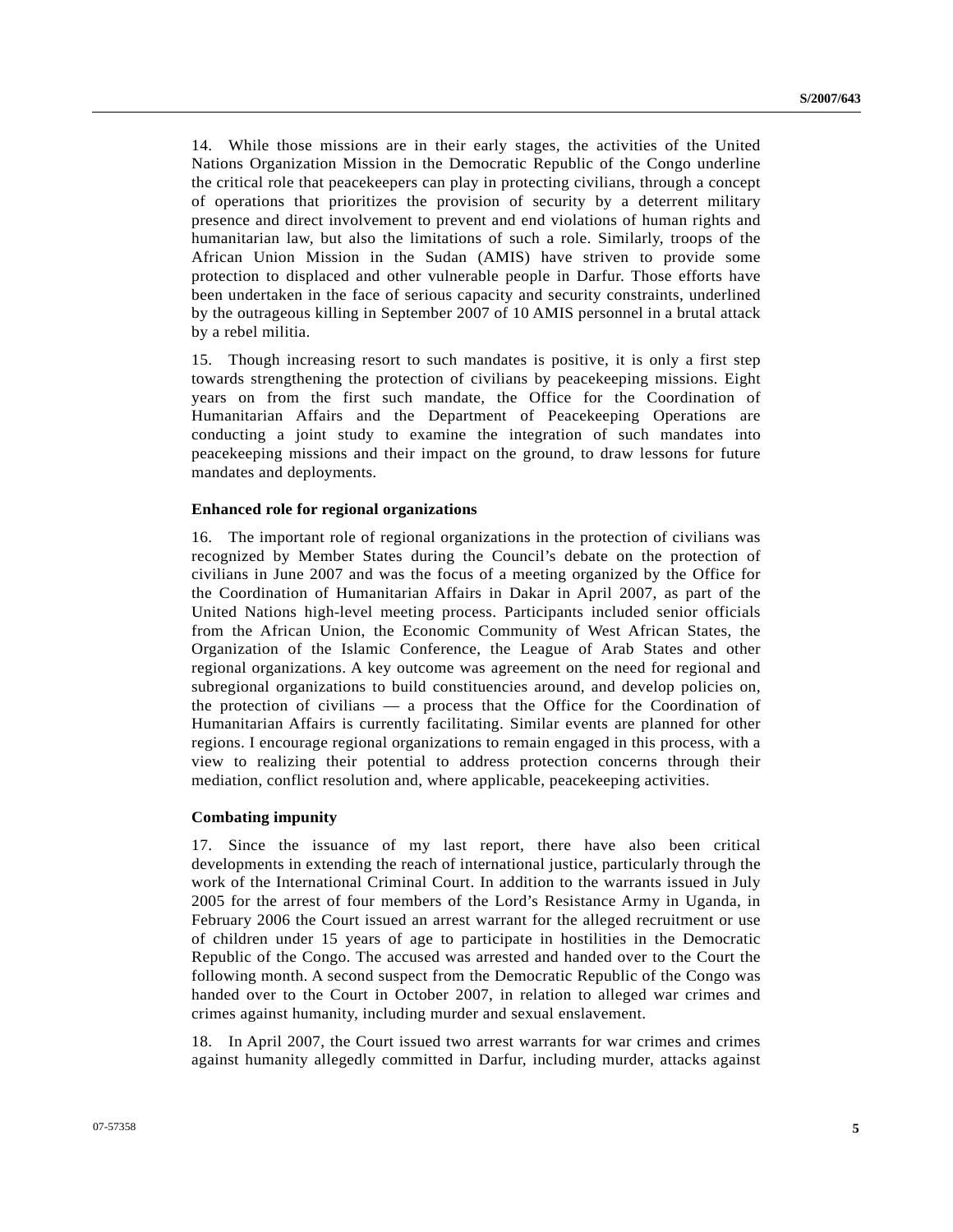civilians and destruction of property. I urge the Government of the Sudan to take immediate steps to surrender to the Court the accused, one of whom is the State Minister for Humanitarian Affairs of the Sudan. The following month, the Prosecutor launched an investigation into the situation in the Central African Republic, in particular into allegations of rape and other acts of sexual violence.

19. These are critical developments in terms of ending the impunity that underlies and perpetuates so many abuses. Where we are unable to prevent such abuses we must at the very least ensure that their perpetrators, and those who bear political responsibility for violence against civilians, are held accountable for their actions. I call on all Member States to cooperate fully with the International Criminal Court, and other international mechanisms addressing genocide, war crimes and crimes against humanity, and for the Council to take appropriate steps to encourage and facilitate such cooperation when it is not otherwise forthcoming.

## **B. Issues of concern**

20. The developments described above help to build an environment that is increasingly disposed, though not yet predisposed, to the protection of civilians in armed conflict. However, they still stand in stark contrast to today's reality: that in conflicts around the world, civilians continue to be killed, maimed, raped, displaced and unable to meet their basic needs. There are many important issues involved. In the present report, I want to draw particular attention to those set out below, either because of their increased prevalence in contemporary armed conflicts, their pressing nature or their profoundly worrying implications for respect for international humanitarian law.

### **Conduct of hostilities: further erosion of the principles of distinction and proportionality**

21. The first issue is the further erosion of the principles of distinction and proportionality. The principle of distinction requires belligerents to distinguish at all times between combatants and civilians and to direct attacks only against combatants and other military objectives. In accordance with the principle of proportionality, deaths of, or injuries to, civilians and damage to civilian objects must not be excessive in relation to the direct and concrete military advantage expected from the attack. On a number of occasions in recent and ongoing conflicts, we have witnessed intentional targeting of civilians and also a tendency to interpret the principle of proportionality in a way that leads to an unjustified and troubling expansion of what constitutes permissible civilian casualties.

22. Deliberate targeting of civilians has become more widespread in places such as Afghanistan, the Democratic Republic of the Congo, Iraq, Somalia and the Sudan, creating a climate of fear aimed at destabilizing and displacing civilian populations. A particularly worrying trend is the increasing resort to suicide attacks in places including Afghanistan, Iraq, Israel and Somalia. In some cases, such attacks are aimed at military objectives but result in civilian casualties because of the inherently indiscriminate form of attack. In many others, attacks are deliberately perpetrated against civilians and civilian objects. Such attacks are most common in public places: places of worship, market squares and civilian areas where people gather in the normal course of their lives and where there is no military advantage to be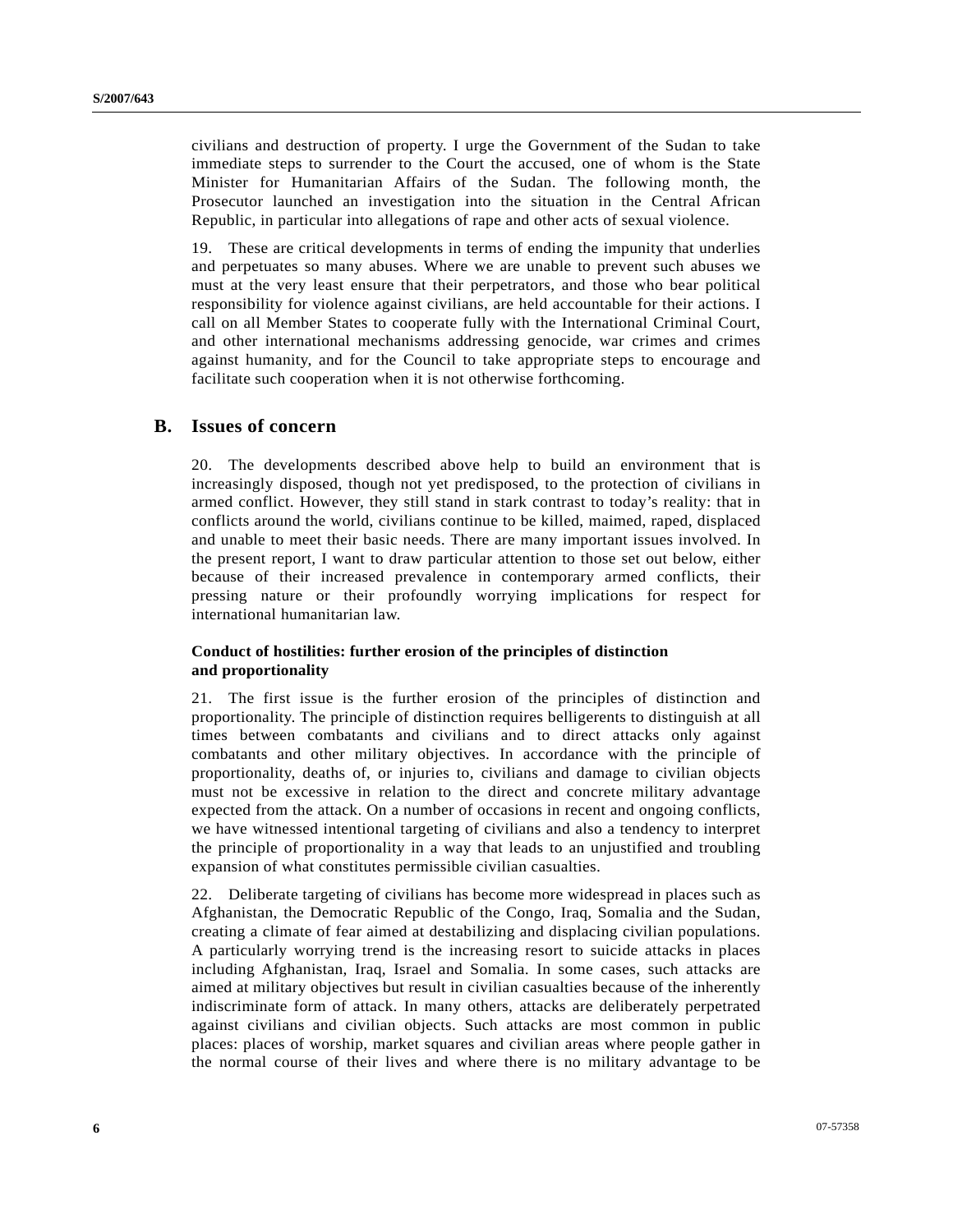gained. The inevitable result is carnage among civilians and a pervading sense of insecurity, severely disrupting public life. In Iraq, over 700 civilians were killed and more than 1,200 injured in suicide attacks in just the first three months of 2007.<sup>3</sup> In one particularly deadly incident, in August 2007, suicide bombers attacked compounds inhabited by the minority Yazidi sect in Sinjar, in northern Iraq, killing over 430 civilians and wounding more than 500. In Afghanistan, the number of suicide attacks increased from 17 in 2005 to 123 in 2006, killing 237 civilians and injuring 624.[4](#page-6-1) 

23. Also of concern are incidental civilian casualties resulting from military operations conducted against non-State armed groups in places such as Somalia, Iraq and Afghanistan. In Somalia, in response to attacks from anti-Government forces, Government and Ethiopian troops on occasion used heavy force and heavy weapons in civilian areas. Information from Mogadishu's main surgical hospitals indicates that 3,200 civilians suffered weapons-related injuries between January and July 2007, including over 1,000 women and children. In Iraq, between April and July of this year, 88 civilians were killed during air strikes conducted by multinational forces in Iraq. Requests by the United Nations Assistance Mission in Iraq for information on the outcome of investigations by multinational forces into such incidents have largely gone unanswered.

24. In Afghanistan, civilian casualties have been caused by aerial bombardments and ground attacks as a result of imprecise targeting or mistaken identity, in some cases provoking expressions of concern from the Government. The Afghan Human Rights Commission claims that over 75 civilians were killed during air strikes and ground operations in September 2007 alone. It is critical that Afghan and multinational forces exercise increased care in the conduct of their operations to avoid civilian casualties. Unfortunately, in many instances security conditions limit the ability of the United Nations Assistance Mission in Afghanistan (UNAMA) to carry out independent verification of incidents involving civilian casualties, though its efforts to underline the importance of this have gained increasing traction. The leadership of the multinational forces agreed, at a United Nations-sponsored meeting on the protection of civilians, in Kabul in August 2007, to facilitate information-sharing with UNAMA and has announced concrete measures to reduce civilian casualties. After-action reviews will also be conducted in cooperation with the Government of Afghanistan in cases where civilian casualties may have occurred.

25. As a standard practice, the Security Council should make every effort to call upon parties to conflict, and multinational forces that it has authorized, to uphold their international humanitarian law and human rights obligations. In this regard, I welcome the Council's call in resolution 1776 (2007), by which it renewed the mandate of the International Security Assistance Force (ISAF) in Afghanistan, for all feasible steps to be taken to ensure that civilian life is protected and international humanitarian law and human rights law are upheld. I would urge the leadership of ISAF, as well as that of the multinational forces in Iraq, to provide specific information on steps taken to ensure the protection of civilians during the conduct of

<span id="page-6-0"></span><sup>3</sup> United Nations Assistance Mission for Iraq, human rights report for the period 1 January-31 March 2007.

<span id="page-6-1"></span><sup>4</sup> A/HRC/4/98, para. 25.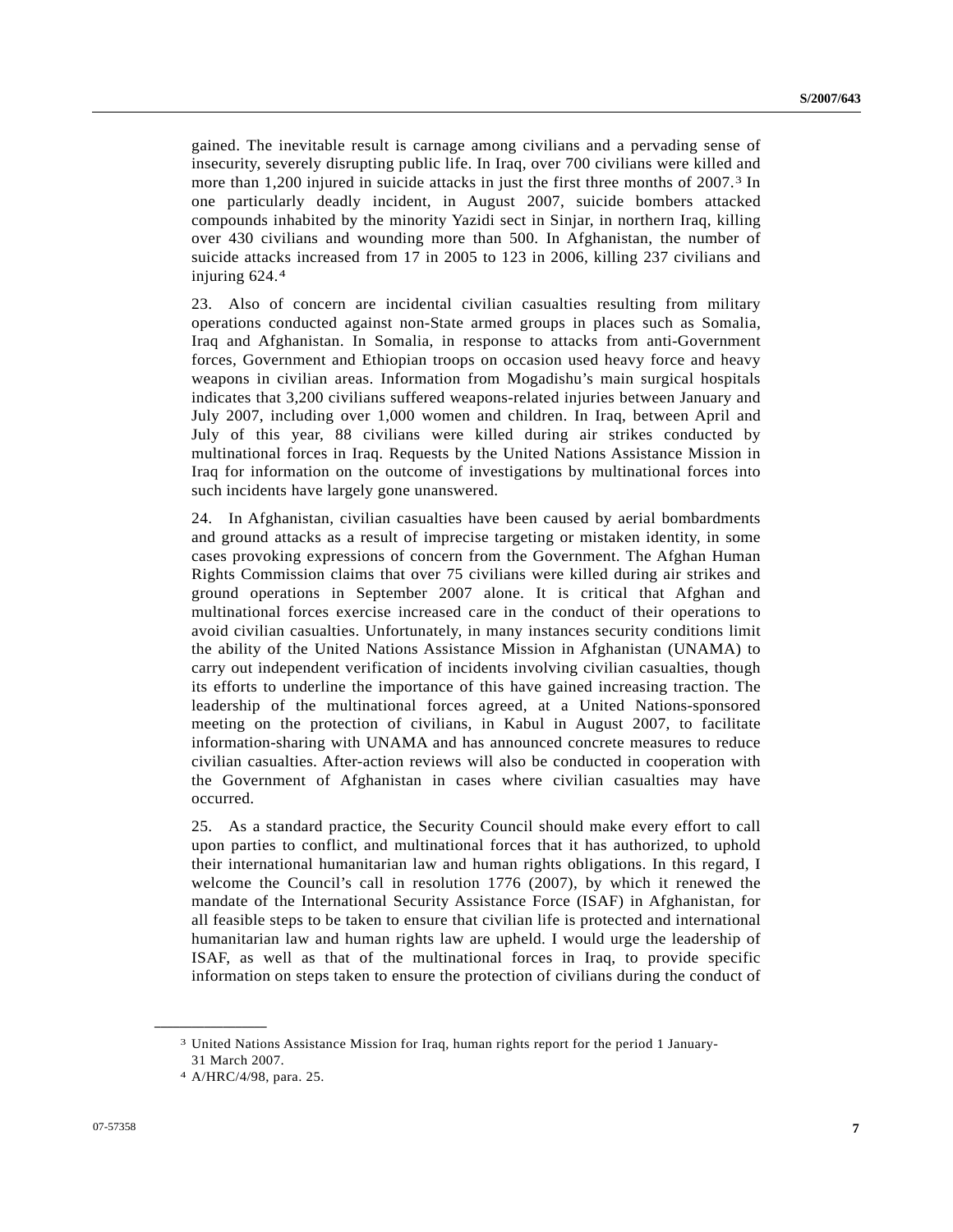hostilities in their quarterly reports to the Council requested by resolutions 1776 (2007) and 1723 (2006), respectively.

26. At a more doctrinal level, there is increasing concern that in applying the principle of proportionality, belligerents are adopting an overly broad interpretation of what constitutes a concrete and direct military advantage and, consequently, of what may be considered permissible levels of incidental civilian casualties, particularly in the context of aerial warfare. Instead of taking into account, as envisaged by international humanitarian law, only military advantages that are substantial and a fairly immediate consequence of a specific attack, there has been a tendency to balance civilian casualties against military advantages that are hardly perceptible or may arise only in the longer term or as a result of the overall military campaign. This tendency was evident, for example, in the Government of Israel's justification for civilian casualties resulting from its military campaign against Hizbullah in  $2006$ <sup>[5](#page-7-0)</sup> a campaign that was subsequently determined by the Commission of Inquiry on Lebanon (established pursuant to Human Rights Council resolution S-2/1) to constitute a significant pattern of excessive, indiscriminate and disproportionate use of force.

#### **Impact of armed conflict on older persons and persons with disabilities**

27. As discussed in greater detail in other thematic reports to the Security Council, women and children continue to suffer extreme violence and hardship during conflict. Less frequently reported are the particular risks that conflict poses for older persons and persons with disabilities. Because of their limited mobility and reduced physical strength, older persons are less able to have access to assistance. They may be left behind to guard property, or abandoned in the chaos as other family members flee. Similarly, persons with disabilities are at heightened risk of injury or death if they are not assisted in seeking safety. They may have lost mobility devices such as wheelchairs, and the physical environment is often transformed by destruction. Support networks are often disrupted, leading to increased isolation and neglect. Older persons and persons with disabilities were among those unable to flee fighting in south Lebanon in 2006 and remained at particular risk of injury and death. Even when persons with disabilities reach settlements for the displaced, mobility remains problematic, limiting their access to services.

28. In recognition of such challenges, the recently adopted Convention on the Rights of Persons with Disabilities requires States parties to take all necessary measures to ensure the protection and safety of persons with disabilities in situations of conflict. I encourage Member States to ratify the Convention and include information on such measures in their reports to the supervisory body to be established once the Convention enters into force. More immediately, national authorities and humanitarian actors must ensure systematic attention to older people and persons with disabilities in their efforts to protect and assist civilians in conflict.

### **Protection of journalists**

<span id="page-7-0"></span>**\_\_\_\_\_\_\_\_\_\_\_\_\_\_\_\_\_\_** 

29. Another issue of concern is the increasing number of journalists and media assistants killed or injured while reporting from areas of conflict. In 2006, and for

<sup>5</sup> See, for example, "Responding to Hezbollah attacks from Lebanon — issues of proportionality", Israeli Ministry of Foreign Affairs, 25 July 2006.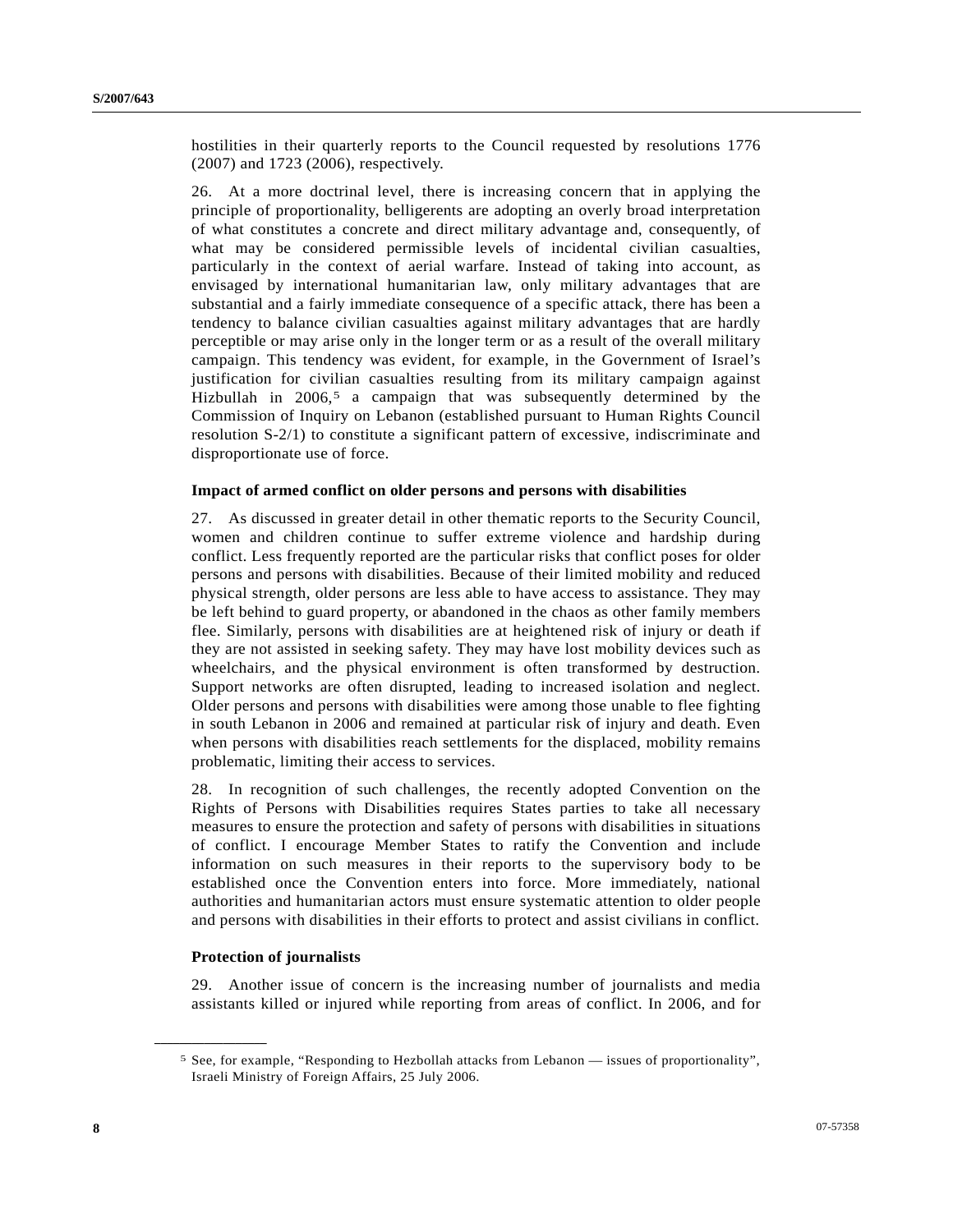the fourth consecutive year, Iraq was reportedly the most dangerous country for the media, with 64 journalists and media assistants killed, the majority of them Iraqi nationals.<sup>[6](#page-8-0)</sup> Another 43 were killed in Iraq during the first six months of 2007,<sup>7</sup> with fatalities also reported in Afghanistan, the Democratic Republic of the Congo, Haiti, the occupied Palestinian territory, Somalia and Sri Lanka. In some cases, fatalities result from excessive risk-taking, or from being caught in a crossfire. Others result from deliberate targeting by parties to conflict in order to deter or prevent reporting, particularly on abuses. The practice of embedding with a party to a conflict also puts journalists at close quarters with military objectives and may give the impression that they are combatants and thus legitimate targets.

30. Recognizing the urgency of this issue, the Council adopted resolution 1738 (2006), in which it called upon all parties to conflict to end attacks against journalists and media professionals and to comply fully with their international obligations. It urged States and all other parties to conflict to prevent violations of international humanitarian law against journalists and media professionals and, critically, to end impunity and prosecute those responsible for such violations. To move this issue forward, the Special Rapporteur on the right to freedom of opinion and expression has recommended preparing a comprehensive analysis of the issue with recommendations for strengthened protection. This would be an important step and should draw on the work of organizations with expertise in this area.

# **IV. Key challenges for the Council**

31. As mentioned earlier, I see four key challenges of particular importance to us all and in regard to which the Council and Member States could take action to ensure more systematic and robust responses.

## **A. Ensuring access**

<span id="page-8-1"></span><span id="page-8-0"></span>**\_\_\_\_\_\_\_\_\_\_\_\_\_\_\_\_\_\_** 

32. Ensuring access is in some respects the critical challenge for the Council and Member States. Access is the fundamental prerequisite for humanitarian action and protection, and for millions of vulnerable people caught in conflict it is often the only hope and means of survival.

33. In accordance with international humanitarian law, parties to conflict must allow and facilitate rapid and unimpeded passage of humanitarian relief for civilians in need. In its resolution 46/182, adopted in 1991, the General Assembly called upon States whose populations are in need of humanitarian assistance to facilitate the work of intergovernmental and non-governmental organizations in implementing such assistance, for which access to victims is essential. The Council has underlined the need for all parties concerned, including non-State actors and neighbouring States, to cooperate fully with the United Nations in providing safe, timely and unimpeded access to civilians in armed conflict. Frequently, however, we see that access is anything but safe, certainly not timely, and far from unhindered. The result is millions of people excluded from access to life-saving assistance and the minimal protection provided by the mere presence of humanitarian workers.

<sup>6</sup> Reporters without Borders, "Press freedom in 2006", 31 December 2006. 7 http://www.newssafety.com/casualties/iraq.htm#2007, visited on 14 August 2007.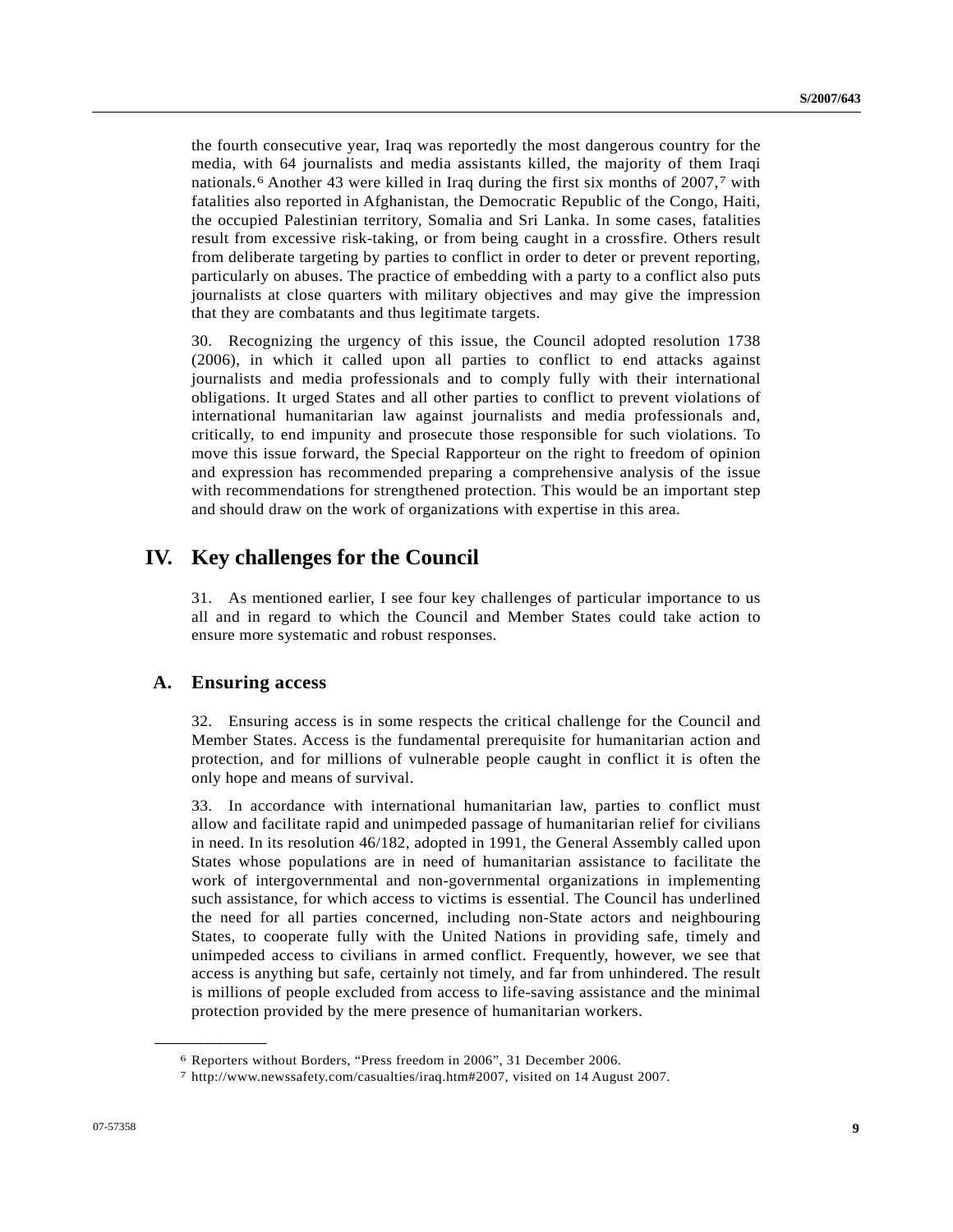34. In Iraq, United Nations agencies have extremely limited access to over 4 million vulnerable civilians in central and southern governorates. In Somalia, humanitarian actors have heavily restricted access to 86 per cent of the identified vulnerable population of over 1 million people. An estimated 566,000 of the 4.1 million conflict-affected people in Darfur cannot be reached by agencies. In Afghanistan, 53 districts in five provinces in the south (excluding some provincial capitals) are largely inaccessible to humanitarian actors. In the Democratic Republic of the Congo, humanitarian actors have only partial and intermittent access to 12 million conflict-affected people. In eastern Myanmar, humanitarian actors have only partial or heavily restricted access to approximately 503,000 internally displaced persons. Aside from the implications for those in need, such as lack of food, shelter, health care and increased malnutrition and mortality rates, constraints on access also undermine the impact of assistance that can be provided, reduce the protective value of a humanitarian presence among vulnerable populations and lead to higher operational costs.

35. Constraints on, or denials of, access can take several forms. First, there are constraints imposed by the operating environment, such as destruction of infrastructure and ongoing fighting. Second, more pernicious constraints are attempts by parties to conflict to restrict or block access, thereby jeopardizing the lives of millions and prolonging their suffering. Third, and more pernicious still, are constraints resulting from deliberate attacks against humanitarian workers.

36. With regard to the first, in the Democratic Republic of the Congo, the absence of roads and airstrips in remote areas impedes access to populations in need. This is often compounded by ongoing fighting that effectively prevents populations from having access to or receiving assistance. The breakdown of law and order in conflict provides fertile ground for criminal acts motivated by financial gain, resulting in the looting of humanitarian supplies and assets. In Darfur, the disruption of chains of command resulting from the fragmentation of armed groups has led to increases in such acts.

37. Access may be restricted also by deliberately time-consuming bureaucratic procedures for importing humanitarian supplies, and restrictions or delays in issuing visas and travel permits for international staff. In Darfur, while the implementation of the joint communiqué has led to a decrease in bureaucratic constraints on humanitarian operations, belligerents continue to impose other types of restrictions and perpetrate attacks against humanitarian workers on the ground.

38. The arbitrary denial of access is a significant problem and an unacceptable practice. Humanitarian workers may be prevented from providing assistance because of the perceived political sympathies of the affected population. The Transitional Federal Government of Somalia has denied assistance to pockets of the displaced population on the grounds that family members are alleged to belong to terrorist groups. Furthermore, restrictions on freedom of movement severely impede the ability of those in need to reach services and relative safety, including abroad, or to be reached by humanitarian workers. In the occupied Palestinian territory, internal barriers, as well as heavy restrictions on cross-border movement of people and goods, compromise access to vital assistance. Access throughout the West Bank is restricted by 563 physical obstacles and is particularly difficult in areas under full Israeli control.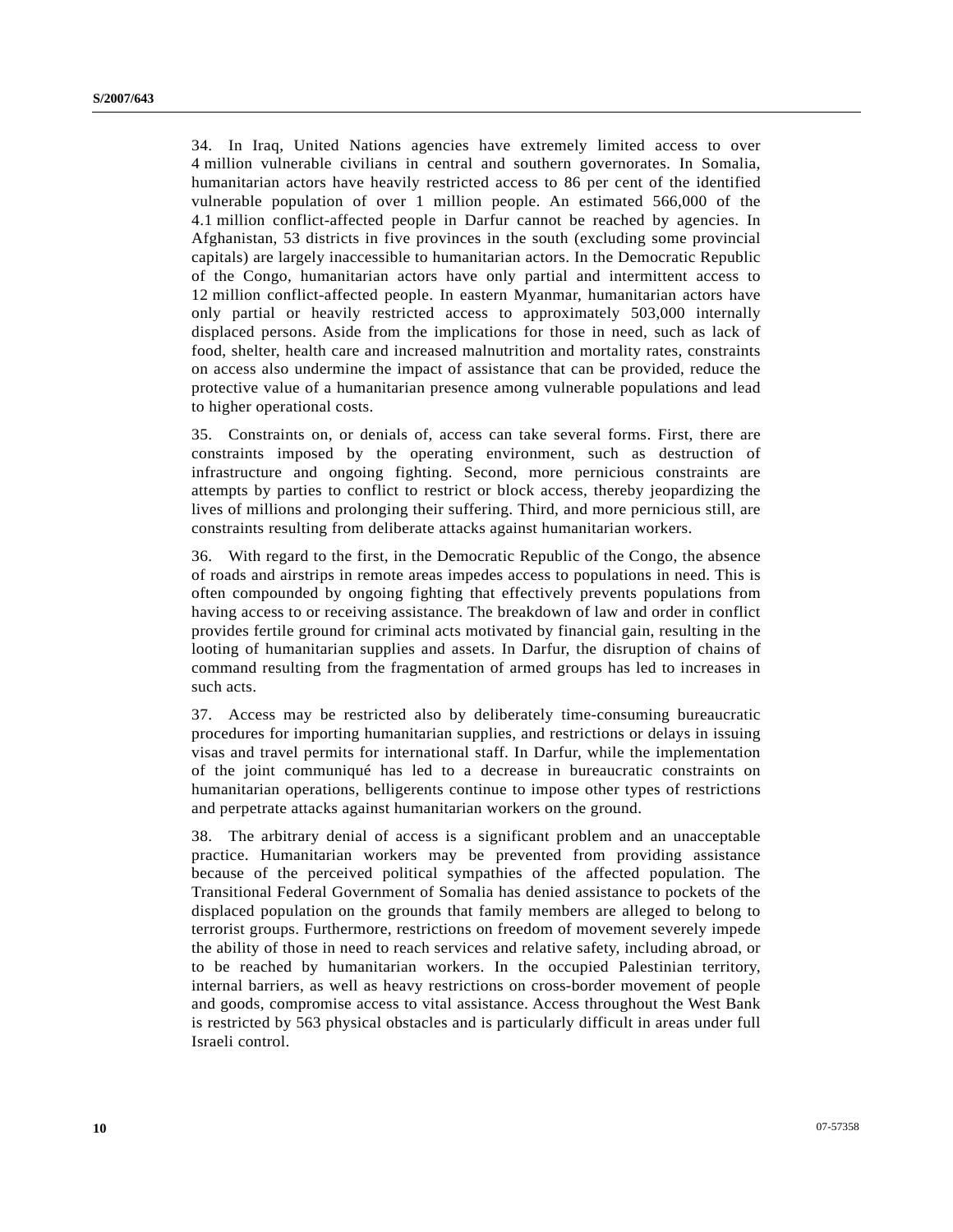39. A particularly disturbing constraint results from deliberate attacks on humanitarian workers. Such attacks are prohibited by international humanitarian law and constitute war crimes. According to one report, between 1997 and 2005 the absolute number of major acts of violence committed against humanitarian workers nearly doubled.[8](#page-10-0) National staff represent the majority of victims, reflecting the fact that in times of heightened insecurity, international staff rely increasingly on national staff and local partners to manage aid programmes, effectively shifting the burden of risk. In Darfur, attacks against humanitarian workers increased by 150 per cent from June 2006 to June 2007. So far this year, 8 humanitarian workers have been killed, 11 wounded and over 60 assaulted; 93 vehicles have been hijacked or stolen and over 102 staff abducted in the process; 60 aid convoys have been looted; and there have been 65 armed incursions into humanitarian premises. In Afghanistan, as of August 2007, 41 humanitarian convoys had been attacked or looted; 29 attacks on humanitarian facilities had been reported; and 69 humanitarian workers had been abducted, of whom 7 were killed. In all, 41 aid workers were killed during the first seven months of 2007.

40. Despite the serious nature of these crimes and their repercussions, insufficient attempts have been made to hold perpetrators accountable. In Sri Lanka, there is still little progress in the work of the Government-established commission investigating human rights abuses, including the murders of 17 staff of Action contre la faim who were killed in a single, abhorrent act in August 2006.

41. The Office for the Coordination of Humanitarian Affairs is developing a monitoring and reporting mechanism that will facilitate more in-depth analysis of the causes and consequences of access constraints. That analysis will be annexed to future reports on the protection of civilians and included in the regular briefings to the Council by the Emergency Relief Coordinator. Importantly, it will provide an opportunity for — and expectation of — concerted action from the Council in response to particularly grave situations, action that must ensure that those in need of life-saving assistance receive it and that those who provide it do so in a secure environment in which attacks against humanitarian workers are not tolerated. Possible actions include concerted advocacy and negotiation with warring parties for the establishment of:

 (a) "Deconflicting" arrangements to agree upon routes and timing of humanitarian convoys and airlifts to avoid accidental strikes on humanitarian operations;

 (b) High-level diplomacy to promote humanitarian corridors and days of tranquillity;

 (c) The development of a standard moratorium on visa requirements and travel permits for humanitarian workers, and on customs duties and import restrictions on humanitarian goods and equipment. The moratorium could be activated upon the recommendation of the Emergency Relief Coordinator where there is a need for rapid and life-saving assistance.

42. Consideration should also be given to enhanced accountability for instances of grave denial of humanitarian access. For example, intentionally using starvation of

<span id="page-10-0"></span><sup>8</sup> A. Harmer et al., "Providing aid in insecure environments: trends in policy and operations", Humanitarian Policy Group, 23 September 2006.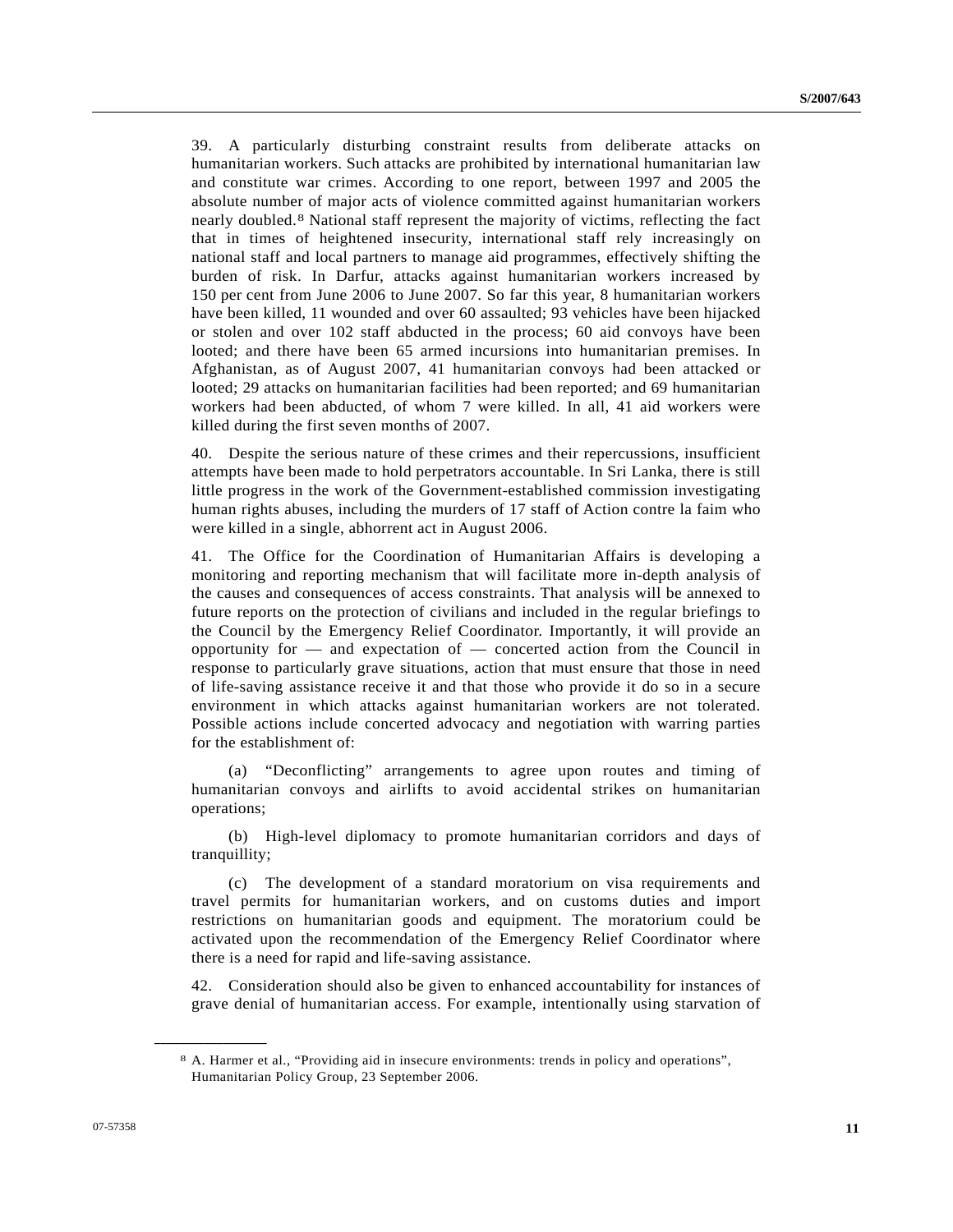civilians as a method of warfare by depriving them of objects indispensable to their survival, including wilfully impeding the delivery of relief supplies, in contravention of the Geneva Conventions, was recognized as a war crime in the Statute of the International Criminal Court. To date, this criminal dimension of the denial of access appears to have been overlooked, despite the fact it jeopardizes the lives of hundreds of thousands of persons. Greater efforts to highlight the normative framework governing humanitarian access and the consequences of its denial would be welcome. Consideration of such grave cases by the International Criminal Court could be an important step in this regard.

## **B. A more robust response to sexual violence**

43. In no other area is our collective failure to ensure effective protection for civilians more apparent — and by its very nature more shameful — than in terms of the masses of women and girls, but also boys and men, whose lives are destroyed each year by sexual violence perpetrated in conflict.

44. Sexual violence, including rape, is a war crime and may, in some situations, be of such dimensions as to constitute a crime against humanity. Sexual violence has been used as a calculated method of warfare in places such as Bosnia and Herzegovina, Liberia, Rwanda, Sierra Leone and Somalia, and is currently practised in the Central African Republic, the Democratic Republic of the Congo and the Sudan, where its use by Janjaweed and Government soldiers was described by the International Commission of Inquiry on Darfur as widespread and systematic. As a method of warfare, sexual violence is aimed at brutalizing and instilling fear in the civilian population through acts of deliberate cruelty, weakening their resistance and resilience, through humiliation and shame, and destroying the social fabric of entire communities. Victims are often left with horrific physical and psychological scars and, worse still, may have contracted a sexually transmitted disease, including HIV and AIDS. In some cases, they are shunned and abandoned by their families and communities.

45. While such violence is not confined to the Democratic Republic of the Congo, the gruelling situation in the eastern provinces of Ituri and the Kivus epitomizes the devastating effect of sexual violence in conflict. The United Nations Special Rapporteur on violence against women notes that in South Kivu province alone, where 4,500 cases of sexual violence were recorded in the first six months of 2007, acts of rape and sexual slavery perpetrated by armed groups were aimed at the complete physical and psychological destruction of women, with implications for the entire society. Women were brutally gang-raped, often in front of their families and communities. In numerous cases, male relatives were forced at gunpoint to rape their own daughters, mothers or sisters. Frequently women were shot or stabbed in their genital organs, after being raped. Women who survived months of sexual enslavement were forced to eat excrement or the flesh of murdered relatives. In the same province, units of the Congolese army were reported to have targeted communities suspected of supporting militia groups and committed acts of gang rape and murder. Individual soldiers or police officers also committed such acts, considering themselves to be above the law. These are not random acts of violence in the theatre of war but a deliberate attempt to dehumanize and destroy entire communities.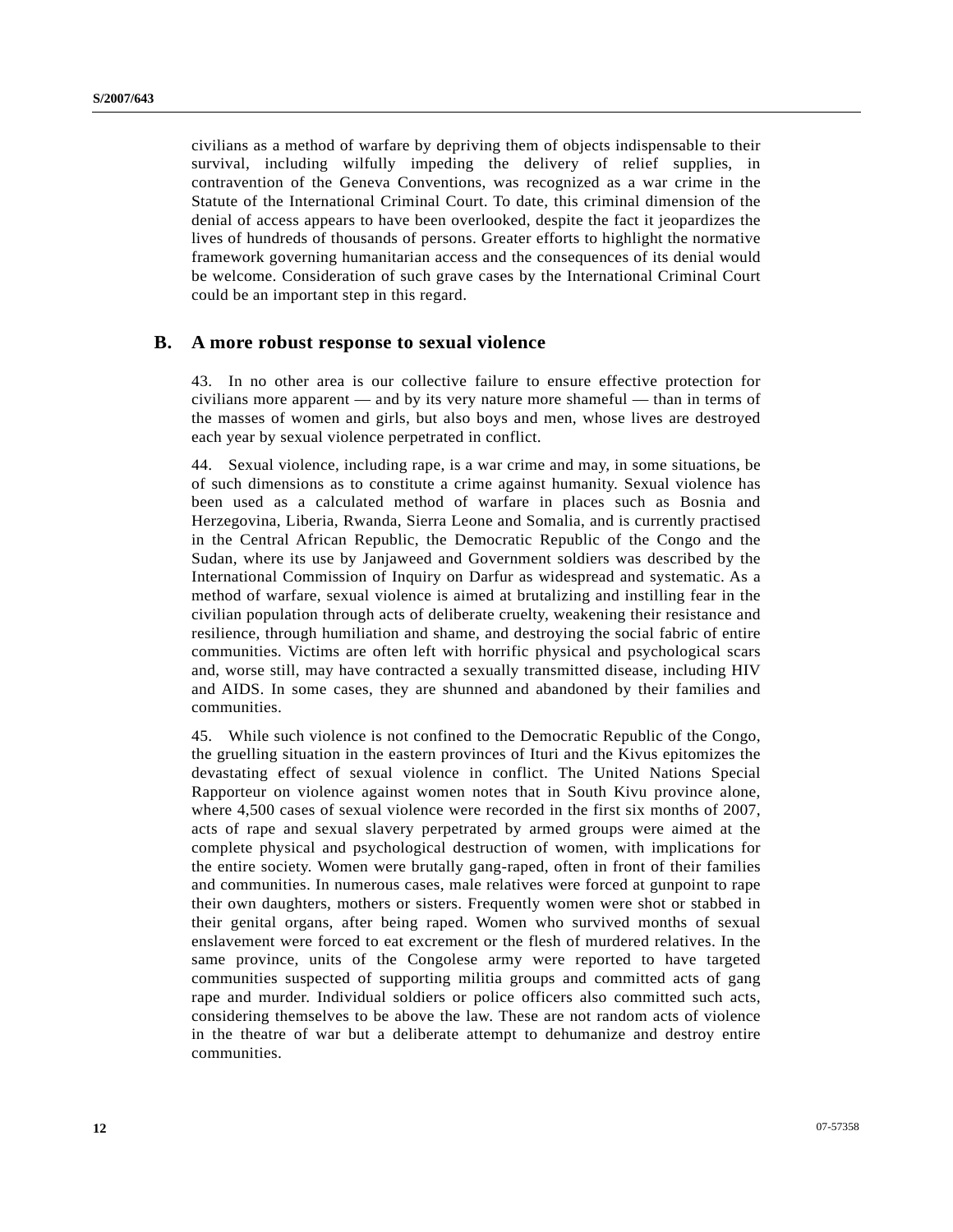46. In Equateur province, the police and army are reported to have responded to civil unrest with armed reprisals against civilians that involve torture and mass rape. The Panzi hospital in Bukavu, which specializes in treating victims of sexual violence, receives annually 3,500 women who suffer fistula and other severe genital injuries resulting from sexual violence. That is just one institution, in one province, in a conflict-affected country the size of Western Europe.

47. The perpetrators of sexual violence regularly go unpunished. Their crimes may go unreported because of shame or fear on the part of the victims; because of the absence of assistance or mechanisms for reporting such crimes; because of a lack of faith in reporting systems; or because the victims did not survive. It is believed that for every rape that is reported, as many as 10 to 20 may go unreported. In most conflict settings, though, impunity frequently prevails because of the lack of action by those with a duty to respond — a failure that denies justice to those affected and reinforces a climate in which violence of this nature is inexplicably considered normal.

48. The international community's revulsion towards sexual violence is clear, as demonstrated in General Assembly resolution 61/134 and Council resolutions 1325 (2000), 1674 (2006) and others. Evidently, though, more decisive and rigorous action is needed to bridge the gap between the rhetoric of those resolutions and the reality on the ground and to treat acts of sexual violence for what they are despicable war crimes and crimes against humanity that must be punished. To do otherwise, to continue standing by, year after year, violates the obligation to punish such acts and belies the solemn commitment made at the 2005 World Summit to protect civilians.

49. First, at the national level, and in accordance with the obligation to search for and prosecute persons suspected of genocide, war crimes and crimes against humanity:

 (a) States within whose jurisdiction acts of sexual violence amounting to these offences occur, or where perpetrators or victims are present, must investigate, prosecute and punish perpetrators. In the case of the armed forces and the police, this should include the commanders under whom they serve if the commanders failed to take measures to prevent the violations;

- (b) Where necessary, States should:
- (i) Enact new laws that criminalize sexual violence;
- (ii) Review overly narrow rape laws;

 (iii) Resolve conflicts between the application of statutory and customary laws;

 (iv) Significantly improve access to justice for victims, including the possible establishment of ad hoc judicial arrangements for dealing with these crimes;

(v) Strengthen national and local investigatory and prosecutorial capacity.

50. Second, prevention and response activities by humanitarian actors must be strengthened and better coordinated. In addition to work undertaken within their respective mandates, 12 United Nations entities have formed United Nations Action against Sexual Violence in Conflict, which aims to amplify programming and advocacy, improve coordination and accountability and support national efforts to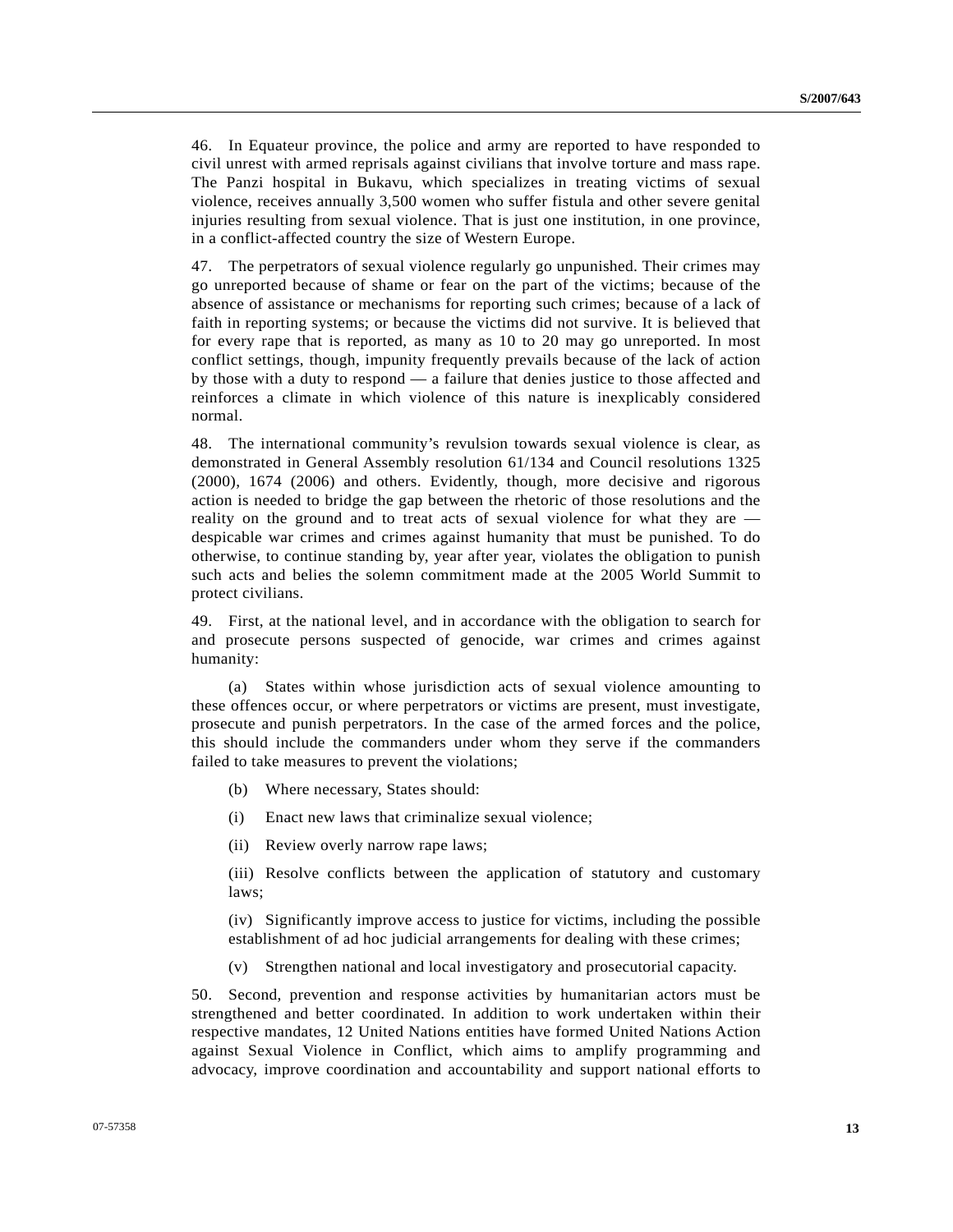prevent sexual violence and respond effectively to the needs of survivors. However, given the magnitude and complexity of the issue, there is still a need to establish a clear and dedicated "institutional home" within the United Nations that would:

 (a) Coordinate the activities of agencies involved in this area, including systematic information collection and coordinated needs assessments;

(b) Ensure the provision of expertise and support to the field;

(c) Develop system-wide advocacy on the issue;

 (d) Act as repository of best practices for prevention of and response to sexual violence.

51. In a related context, combating sexual violence committed by peacekeeping personnel and humanitarian workers remains an important challenge within the United Nations and for troop- and police-contributing countries. In July 2007, the General Assembly adopted amendments to a model memorandum of understanding for troop and police contributors participating in peacekeeping missions (see resolution 61/291). It assigns contributing countries the responsibility to investigate sexual exploitation and abuse by members of their national contingents and grants them exclusive jurisdiction over any offences committed. Having recognized this responsibility, Member States must fully discharge their duties and ensure that the United Nations policy of zero-tolerance is uniformly applied.

### **C. A more effective response to housing, land and property issues**

52. Another critically important challenge is the need to more effectively address housing, land and real property issues, which are often the origins of, or result from, conflict and which are therefore inextricably linked to the achievement and consolidation of lasting peace and the prevention of future violence.

53. The majority of internal conflicts in recent memory have involved underlying disputes over housing, land or property. In places such as Côte d'Ivoire, Darfur, the Kivus of the Democratic Republic of the Congo, Liberia and Timor-Leste, conflict was driven to varying degrees by disputes over land resulting from such factors as increased demographic pressure, scarcity of resources, agricultural transformation, exploitation of natural resources, insecurity of tenure and inequalities in land distribution (in particular along ethnic, religious or other divides).

54. Housing, land and property disputes and problems are also an almost inevitable consequence of armed conflict, as people flee their homes and lands in search of safety, or are forced to flee, in particular through ethnic cleansing or sectarian violence, as currently plagues Iraq. Such situations invariably give rise to complex issues that, if not prevented in the first place, must be addressed later if any future peace is to be sustained and further violence prevented. These include forced evictions; property transactions made under duress; illegal destruction or appropriation and occupation of abandoned property; the illegal confiscation of land; discriminatory application of abandonment laws; and the loss or deliberate destruction of documentary evidence of ownership. Such problems are further compounded by the application of inheritance laws that deny women and minors the right to inherit, own or use land and property.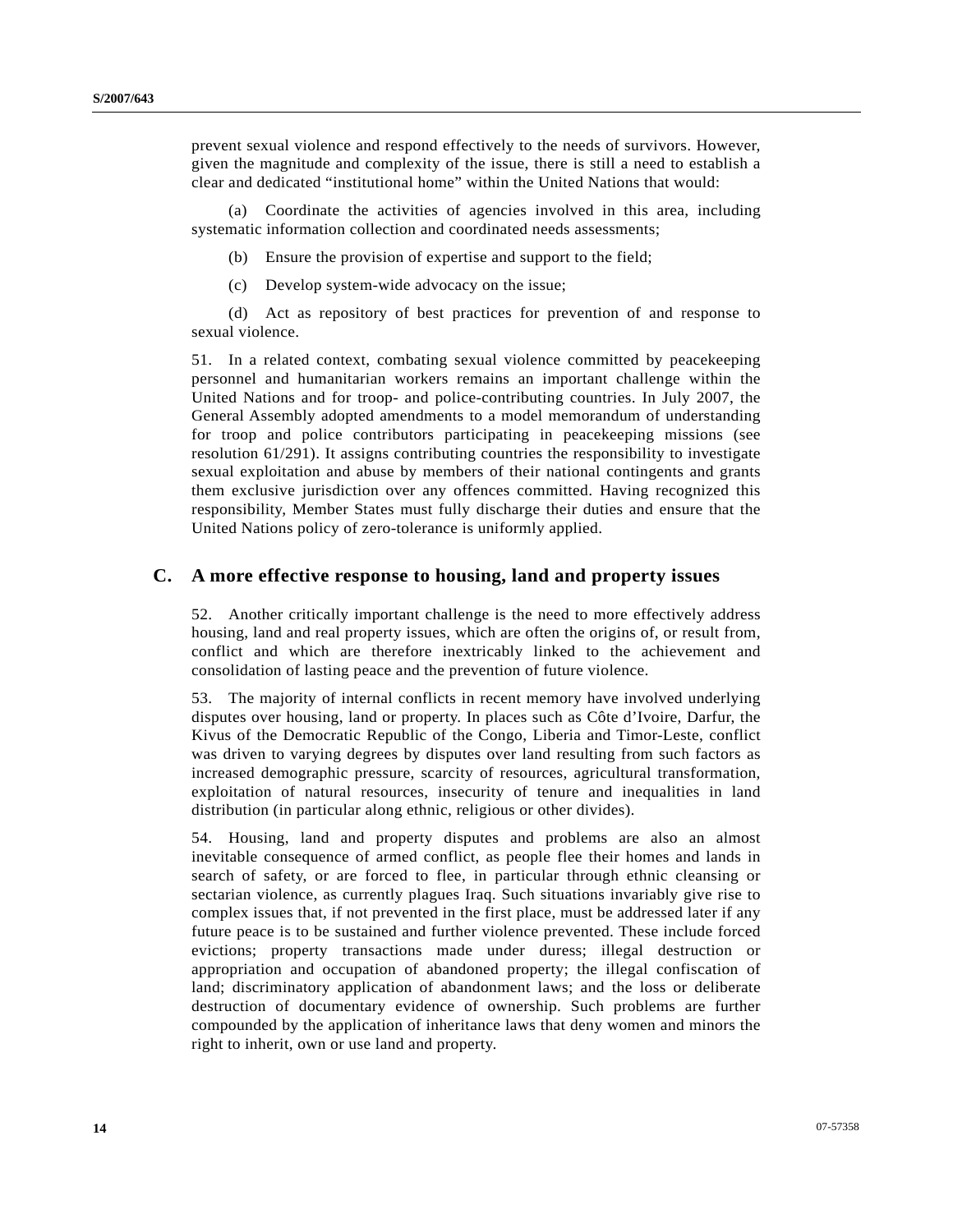55. A critically important step towards resolving such issues is publicly upholding and ensuring the right to safe and unimpeded return for refugees and internally displaced persons from the very moment they become displaced. Ensuring the right to return constitutes a categorical rejection of the gains of ethnic cleansing and sectarian violence and offers some measure of justice to those displaced from their homes and land, thereby removing a source of possible future tension and conflict. After four years of conflict and continuing displacement in Darfur, reaching common agreement on land tenure and compensation for the loss of property has emerged as a key element of sustainable peace. A recent report on Southern Sudan observes that the arrival of returnees in South Kordofan exacerbated long-standing tensions between different land users, with killings and injuries related to land conflicts constituting the single largest risk to returnees and local communities.<sup>[9](#page-14-0)</sup>

56. The Council has long recognized the importance of safe and unimpeded return for refugees and internally displaced persons, as demonstrated in resolutions on the occupied Palestinian territory, Cyprus, the former Yugoslavia, Croatia, Georgia, Kosovo, Timor-Leste and the Sudan. In some cases, such as in Bosnia and Herzegovina, it has also condemned the wrongful appropriation and destruction of homes and property. However, for the reasons cited above, such recognition of the right to return must be applied by the Council with more systematic regularity. It must, moreover, be accompanied by increased attention to its practical implementation, including the need for a more comprehensive, systematic and consistent United Nations-wide approach to housing, land and property issues in both conflict and post-conflict settings.

57. Some United Nations peace operations have been directly involved in addressing these issues. The United Nations Interim Administration Mission in Kosovo administered and managed the Housing and Property Directorate and Claims Commission, initially established by the United Nations Human Settlements Programme, which has decided over 27,000 claims as of October 2007. The Land and Property Unit within the United Nations Transitional Authority in East Timor developed proposals for institutionally addressing property questions. Grievances that were left unaddressed are considered to have contributed to the recent political violence in Timor-Leste. By contrast, the United Nations Transitional Authority in Cambodia and UNAMA have not systematically addressed property issues. With regard to the example of South Kordofan above, the report asserts that despite the risk posed by conflict over land, the issue has not received adequate attention or analysis within United Nations reintegration efforts.

58. When peace operations do not engage in these activities, it does not necessarily mean that the issues are left unaddressed. In Afghanistan, the Office of the United Nations High Commissioner for Refugees (UNHCR) and non-governmental organizations engaged in activities to promote and assist restitution, including the provision of legal aid to returnees. In Burundi, the Peacebuilding Fund has provided, through UNHCR, initial financial support to establish a national property claims mechanism.

<span id="page-14-0"></span><sup>9</sup> S. Pantuliano, M. Buchanan-Smith and P. Murphy, "The long road home: opportunities and obstacles to the reintegration of IDPs and refugees returning to Southern Sudan and the three areas", Humanitarian Policy Group, August 2007.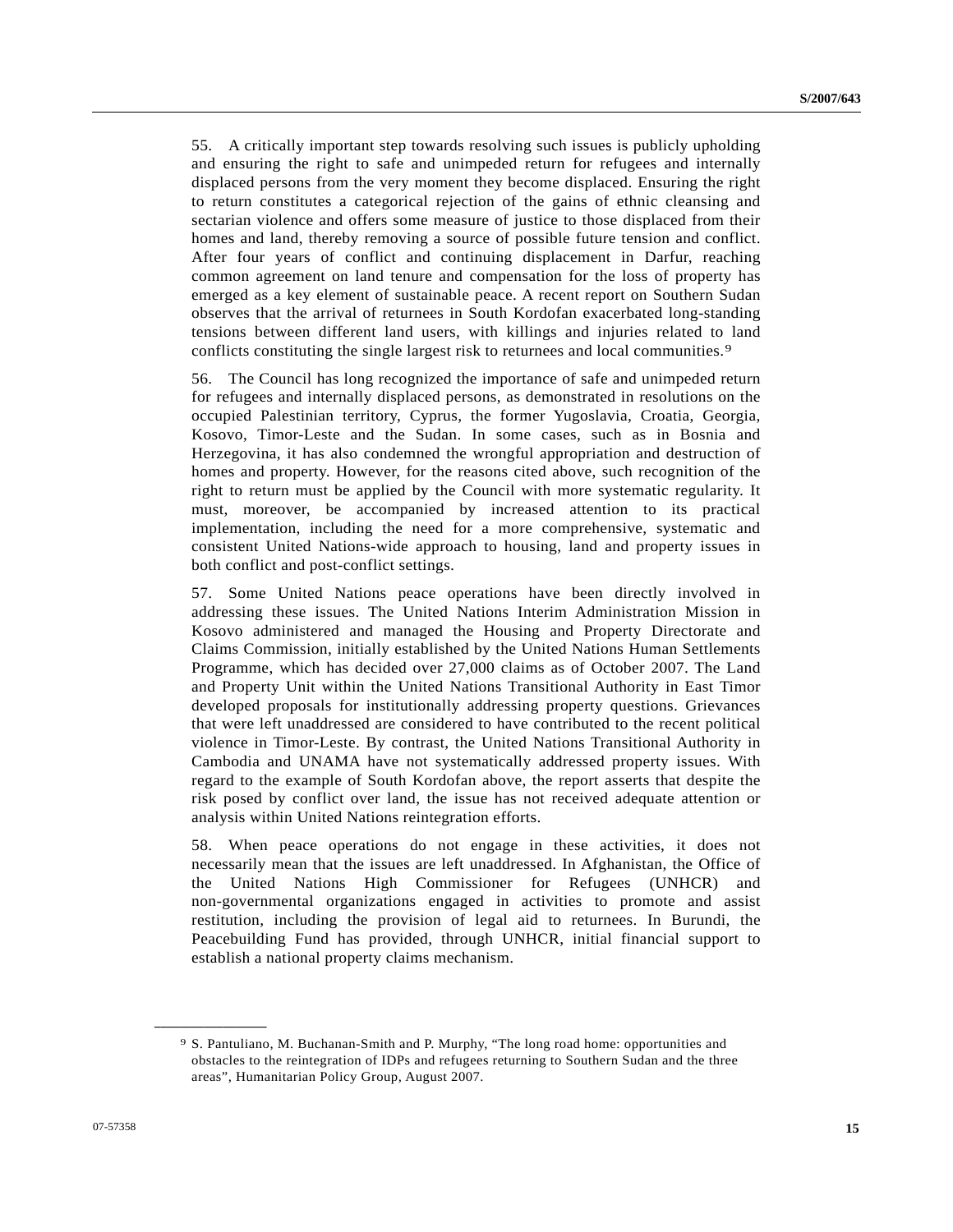<span id="page-15-1"></span>59. Important though these efforts are, they do not constitute an approach that ensures consistent, systematic and comprehensive treatment of housing, land and property issues. Such an approach should include:

 (a) Preventive and deterrent actions, such as the strategic deployment of peacekeeping troops to prevent evictions and the illegal appropriation of land and property, and the identification and prosecution by national courts or the International Criminal Court of those criminally responsible for the illegal appropriation or destruction of land and property;

 (b) Preparatory actions, such as the early identification and registration of land and property abandoned by internally displaced persons and refugees to facilitate restitution or, where necessary, compensation, and the issuance of ownership documentation where this has been lost or destroyed;

 (c) Restorative actions, such as the inclusion of the right to return and restitution of housing, land or property in all future peace agreements and all relevant Council resolutions, and the inclusion of housing, land and property issues as an integral part of future peacekeeping and other relevant missions, with provisions for dedicated, expert capacity to address these issues.

# **D. Eliminating the humanitarian impact of cluster munitions**

60. A final key challenge is the need to eliminate the horrendous humanitarian impact of cluster munitions, characterized by the maiming and killing of civilians, particularly children, even after conflict has ended; thousands unable to return to their homes; and devastated livelihoods as fields are rendered unusable, harvests destroyed and sources of income lost for a generation.

61. The international community has become increasingly concerned about the humanitarian impact of cluster munitions, to a large degree because of the injuries, fatalities and widespread contamination of land resulting from their large-scale use by Israeli forces in Lebanon in 2006. However, Lebanon is only the latest in a line of countries to be left facing the severe humanitarian and development consequences of cluster munitions. Cluster munitions have been used in at least 23 countries and territories, including Afghanistan, Cambodia, Chad, Eritrea, Ethiopia, Iraq and Kosovo. There are also concerns about the further proliferation of cluster munitions through their future availability to, and use by, non-State armed groups. It was reported that in some instances cluster munitions were used by Hizbullah against Israel in 2006.

62. Cluster munitions are designed to have a large-area effect and can cause immediate death and injury to civilians and damage civilian objects in areas beyond the military objective. Moreover, the failure of some sub-munitions to detonate on impact creates a serious hazard that can endanger civilians for years or even decades. Children are at particular risk from unexploded sub-munitions, in part because they are attracted to their unusual shapes and colours. Children accounted for the majority of cluster-munition casualties in Cambodia between 1998 and 2007 and in Kosovo in 1999.[10](#page-15-0) In south Lebanon there are still hundreds of thousands of unexploded sub-munitions from the conflict in 2006.

<span id="page-15-0"></span><sup>10</sup> *Circle of Impact*, Handicap International, 2007.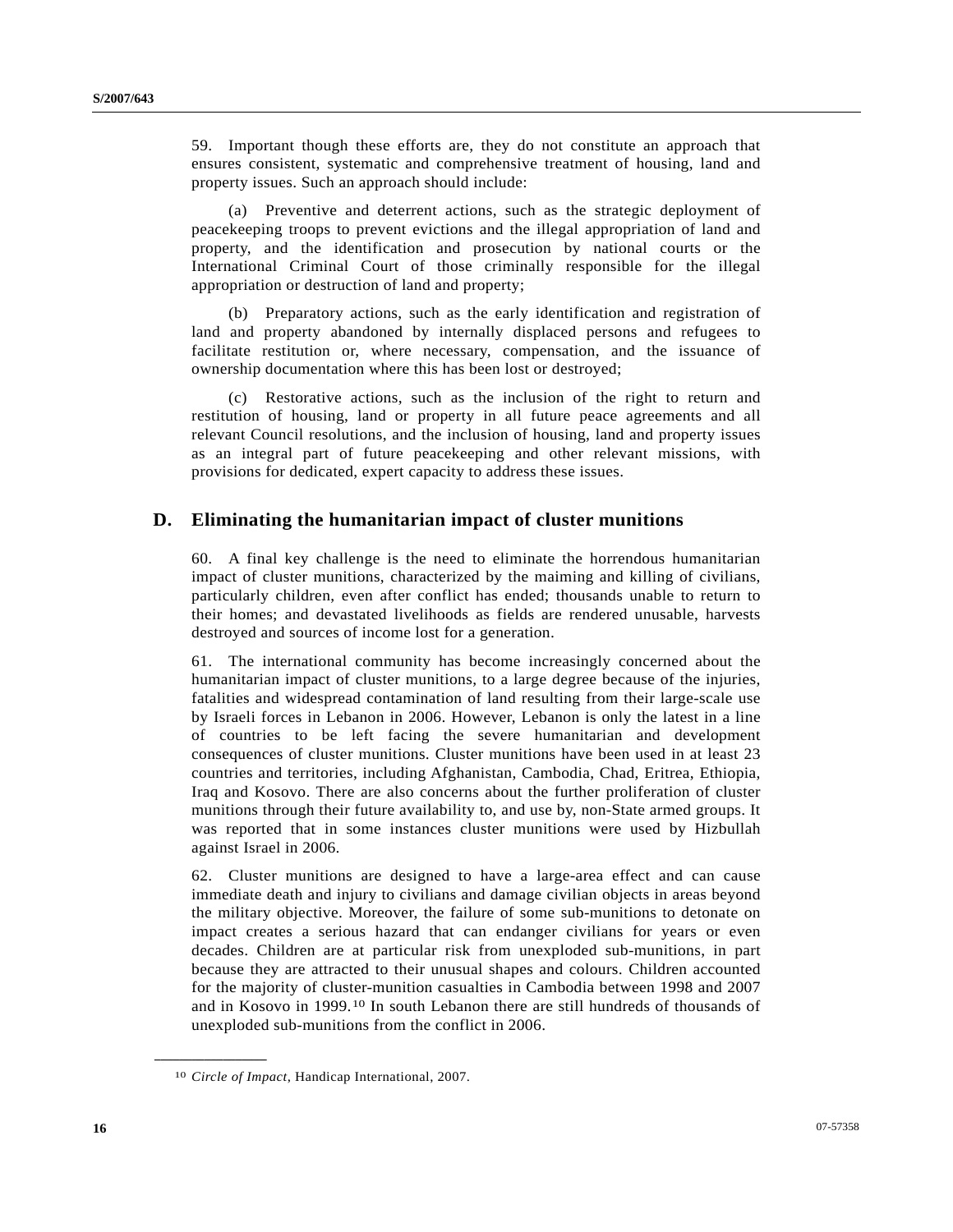63. Cluster munitions victimize entire communities, not just individuals. The scale of the problem of unexploded remnants of war was a major factor preventing 200,000 people from returning to their homes in south Lebanon last year.[1](#page-16-0)1 Access was also denied to 26 per cent of arable land.<sup>[1](#page-16-1)2</sup> With half of the working population in the south relying on agriculture, the loss of the harvest had a profound impact.[13](#page-16-2) In the Lao People's Democratic Republic, 25 per cent of the country's land surface remains contaminated over 30 years after the use of cluster munitions.[14](#page-16-3) Farmers, already under economic pressure, sometimes feel they have no choice but to return to their land even though it has not been cleared. Digging incidents alone have resulted in over  $1,000$  casualties.<sup>10</sup> The presence of unexploded sub-munitions over large areas also threatens the safety of humanitarian staff and peacekeepers.

64. Concerted efforts are required to end the use of cluster munitions. In November 2007, the Meeting of States Parties to the Convention on Certain Conventional Weapons will discuss a recommendation on how to address the humanitarian impact of cluster munitions, including the possibility of a new instrument. In February 2007, Norway initiated a separate process to adopt by the end of 2008 a binding instrument that will prohibit cluster munitions that cause unacceptable harm to civilians. To date, 80 States have participated in the Oslo process, as it is called, including 20 that are not parties to the Convention.

65. I applaud and encourage all endeavours to reduce, and ultimately eliminate, the impact of cluster munitions on civilians. I welcome the Oslo and Convention on Certain Conventional Weapons processes, which are complementary, mutually reinforcing and deserving of Member State support. To this end:

 (a) I call on all Member States to address the horrendous humanitarian, human rights and development impact of cluster munitions by concluding a treaty that:

 (i) Prohibits the use, development, production, stockpiling and transfer of cluster munitions that cause unacceptable harm to civilians;

 (ii) Requires the destruction of current stockpiles of those munitions and provides for clearance, risk education and other risk mitigation activities, victim assistance, assistance and cooperation between States, and compliance and transparency measures;

 (b) Until such a treaty is adopted, I urge all Member States to take domestic measures to immediately freeze the use and transfer of all cluster munitions.

<span id="page-16-1"></span><span id="page-16-0"></span>

<sup>11</sup> http://www.irinnews.org/report.aspx?reportid=61913. 12 Statement by Chris Clark, Programme Manager for the United Nations Mine Action Programme in South Lebanon, to the International Committee of the Red Cross Expert Meeting on Humanitarian, Military, Technical and Legal Challenges of Cluster Munitions, 18-20 April 2007.

<span id="page-16-3"></span><span id="page-16-2"></span><sup>13</sup> http://www.fao.org/newsroom/en/news/2007/1000647/index.html, 8 August 2007. 14 Statement by the United Nations Development Programme to the Group of Governmental Experts of States Parties to the Convention on Certain Conventional Weapons, June 2007.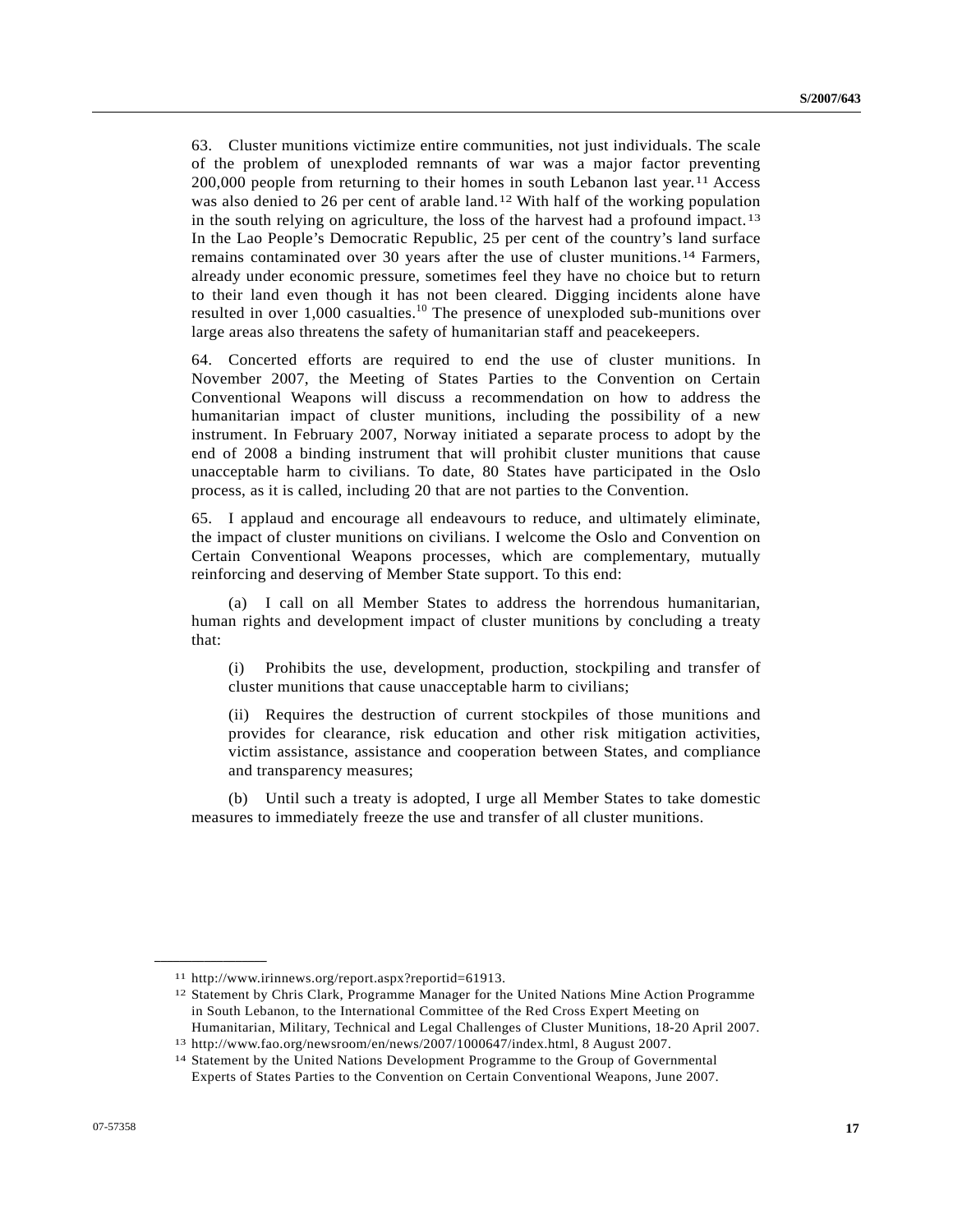# **V. Conclusions and actions**

66. As I stated at the beginning of the present report, the protection of civilians in armed conflict is, and must remain, an absolute priority. The Security Council's continued consideration of this agenda item is an important indication of its commitment, as was the adoption of resolution 1674 (2006). A critical and consequential next step towards operationalizing that resolution and ensuring action that has a tangible impact on the ground is more systematic attention to the concerns and recommendations made in this and previous reports on the protection of civilians in the daily deliberations of the Council. To this end, I recommend that the Council consider the following actions:

#### **Action one Conduct of hostilities**

 (a) Systematically including a requirement for strict compliance with international humanitarian law, as well as human rights law, in all resolutions authorizing United Nations peacekeeping and other relevant missions;

 (b) Requesting reports from United Nations peacekeeping and other relevant missions on steps taken to ensure the protection of civilians in the conduct of hostilities;

# **Action two**

### **Sexual violence**

 (c) Requesting the systematic provision of comprehensive information on sexual violence as a specific annex to all reports to the Security Council on peacekeeping operations and other relevant missions;

 (d) Referring situations of grave incidents of rape and other forms of sexual violence to the International Criminal Court and/or considering the imposition of targeted sanctions against States or non-State armed groups that perpetrate or support such crimes;

 (e) In situations where impunity prevails and local justice mechanisms are overwhelmed, such as in the Democratic Republic of the Congo, supporting the establishment of ad hoc judicial arrangements to address sexual violence;

# **Action three**

### **Access**

 (f) Ensuring that United Nations peacekeeping and other relevant missions are mandated to contribute, as may be requested and within capabilities, to the creation of security conditions that enable the provision of humanitarian assistance;

 (g) Having the Emergency Relief Coordinator systematically bring to the Council's attention situations where serious access concerns exist, including through the biannual briefings and as an annex to the Secretary-General's reports on the protection of civilians;

 (h) Holding situation-specific debates on access and, where appropriate, considering the referral of grave instances of denial of access, as well as situations involving attacks against humanitarian workers, to the International Criminal Court;